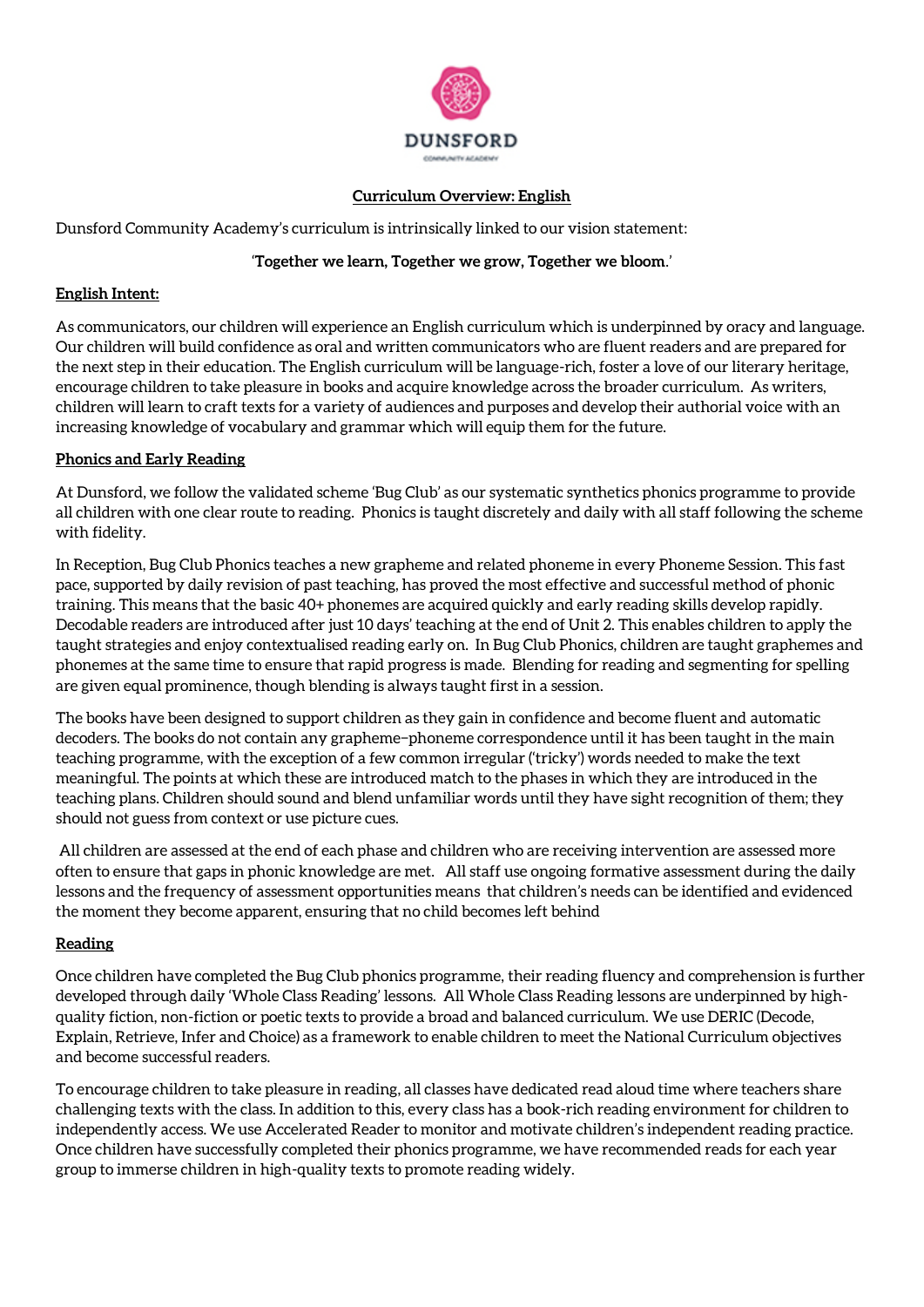#### **How we teach writing**

The long-term overview indicates the writing purposes that children in each year group will experience, enabling them to become confident authors. Each time a purpose is taught or revisited, children's knowledge is deepened as they produce writing that is more sophisticated and cohesive, demonstrating their growing acquisition of what it means to be an author.

During a sequence of learning, children will create a main outcome that is an indicative example of the purpose e.g., a third person narrative when writing to entertain. At the beginning of each half term, children respond to an elicitation task, such as to write a letter to their local MP about a topical issue, to enable teachers to plan the sequence of learning. Following the elicitation task, children have daily opportunities to learn and apply the skills and knowledge from the relevant National Curriculum objectives during sentence stacking lessons. The chosen skills are taken directly from the National Curriculum and are taught iteratively across the year and within different purposes for writing.

| Year 2/3/4                        |                                                                                            |                                                                                       |                                                                     |                                                                      |                                                            |                                                                            |  |  |  |  |
|-----------------------------------|--------------------------------------------------------------------------------------------|---------------------------------------------------------------------------------------|---------------------------------------------------------------------|----------------------------------------------------------------------|------------------------------------------------------------|----------------------------------------------------------------------------|--|--|--|--|
| <b>YEAR A</b><br>2023-<br>2024    | Autumn 1                                                                                   | Autumn 2                                                                              | Spring 1                                                            | Spring 2                                                             | Summer 1                                                   | Summer 2                                                                   |  |  |  |  |
| Unit 1                            | <b>Familiar settings</b><br><b>The Marvellous</b><br><b>Squishy Itty Bitty</b>             | <b>Traditional Tale</b><br><b>The Magic</b><br><b>Paintbrush</b>                      | Non chronological<br>report<br><b>Singapore</b>                     | <b>Adventure</b><br>Journey                                          | <b>Factual voiceover</b><br><b>Once Upon A</b><br>Raindrop | Legends and fables<br><b>The Crow's Tale</b>                               |  |  |  |  |
| Unit 2                            | Picture book<br>narrative<br><b>The Owl Who</b><br><b>Was Afraid Of</b><br><b>The Dark</b> | Poetry<br><b>Autumn Is Here</b>                                                       | <b>Diary</b><br>The Journal Of<br><b>Iliona</b>                     | <b>Film narrative</b><br>Feast                                       | <b>Letters or</b><br>postcards<br>This Is How We<br>Do It  | Poetry<br><b>The River</b>                                                 |  |  |  |  |
|                                   |                                                                                            |                                                                                       | Year 2/3/4                                                          |                                                                      |                                                            |                                                                            |  |  |  |  |
| <b>YEAR B</b><br>$2021 -$<br>2022 | Autumn 1                                                                                   | Autumn 2                                                                              | <b>Spring 1</b>                                                     | Spring 2                                                             | Summer 1                                                   | Summer 2                                                                   |  |  |  |  |
| Unit 1                            | <b>Instructions</b><br><b>How To Make A</b><br><b>Bird Feeder</b>                          | Adventure<br><b>The Secret of</b><br><b>Black Rock</b>                                | <b>Informal letter</b><br><b>The Day The</b><br><b>Crayons Quit</b> | Romance and<br>comedies<br><b>Blue Umbrella</b>                      | Non chronological<br>report<br><b>Earthquakes</b>          | Myths and tragedies<br><b>Theseus and the</b><br><b>Minotaur</b>           |  |  |  |  |
| Unit 2                            | Lyrical<br>explanation<br><b>In My Heart</b>                                               | <b>Twisted</b><br><b>Traditional Tale</b><br><b>Little Red</b><br><b>Reading Hood</b> | <b>Product advert</b><br><b>Stroodles</b>                           | Poetry<br><b>Still I Rise</b>                                        | Recount<br><b>Neil Armstrong</b>                           | <b>Traditional Tale</b><br><b>Aladdin and the</b><br><b>Enchanted Lamp</b> |  |  |  |  |
| Year 2/3/4                        |                                                                                            |                                                                                       |                                                                     |                                                                      |                                                            |                                                                            |  |  |  |  |
| <b>YEAR C</b><br>2022-<br>2023    | Autumn 1                                                                                   | Autumn 2                                                                              | <b>Spring 1</b>                                                     | Spring 2                                                             | Summer 1                                                   | Summer 2                                                                   |  |  |  |  |
| Unit 1                            | Explanation<br><b>How A Robot</b><br><b>Dog Works</b>                                      | <b>Historical</b><br>narrative<br><b>Stone Age Boy</b>                                | <b>Holiday brochure</b><br><b>Skara Brae</b>                        | <b>Traditional Tale</b><br><b>The Princess and</b><br><b>The Pea</b> | Newspaper report<br><b>The Creature</b>                    | <b>Mystery</b><br><b>The Wolves In The</b><br>Walls                        |  |  |  |  |
| Unit 2                            | <b>Information text</b><br><b>Plants</b>                                                   | Poetry                                                                                | <b>Formal letter</b><br>Invite an author                            | <b>Science fiction</b><br><b>The Iron Man</b>                        | <b>Diary</b>                                               | Playscript<br><b>The Plague</b>                                            |  |  |  |  |